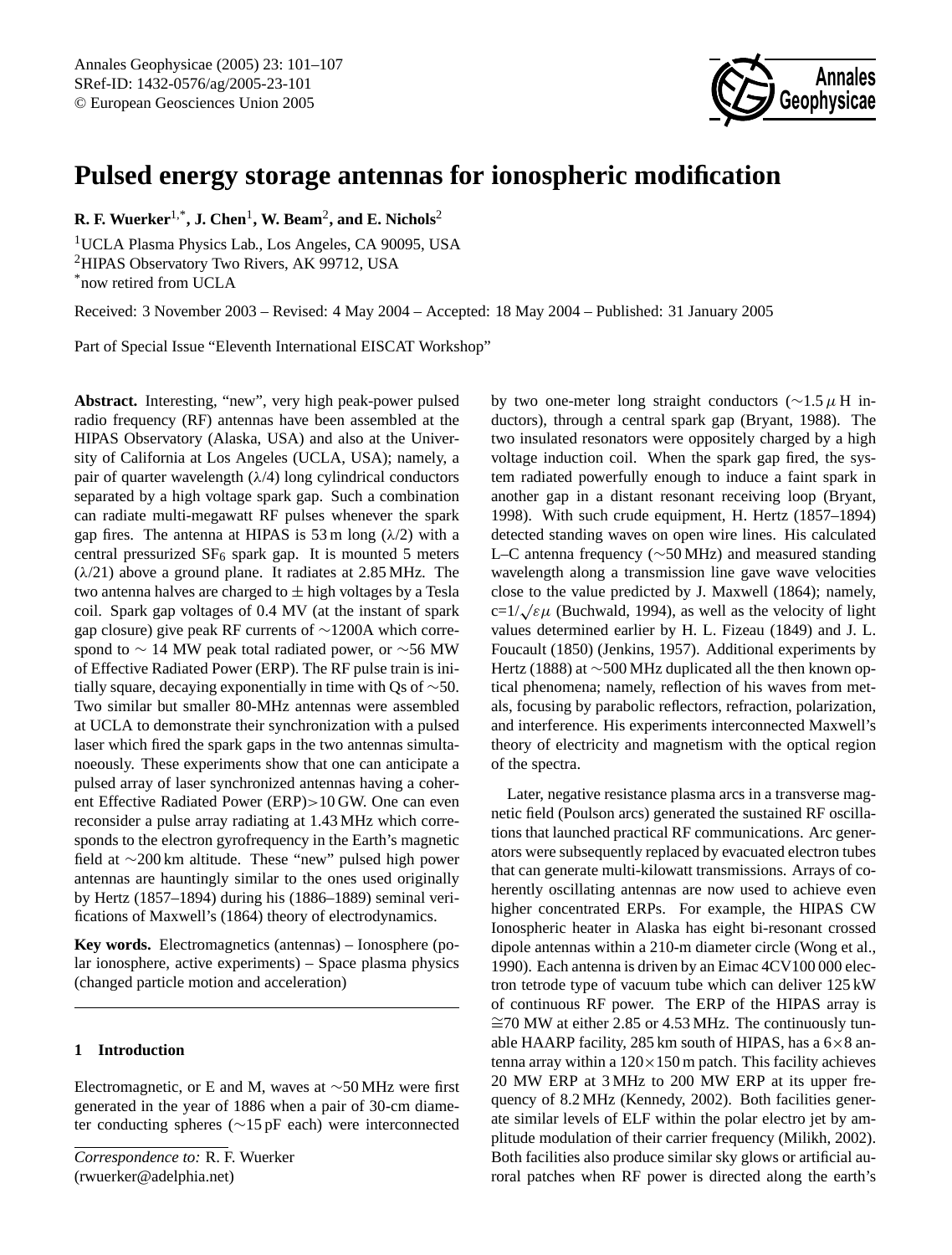

**Fig. 1.** Photograph (April 2003) of the 2.85-MHz (18-cm diameter – 5200 cm long) Hertzian antenna at HIPAS, suspended from insulating 10-cm diameter ABS drainpipes, 500 cm above a ground plane made up of 6.4-cm diameter aluminum pipes. The antenna has a capacitance of 200 pF across its central spark gap. The stairways are for central access. One of the antennas of the CW array at HIPAS can be seen in the background. The north side of the Generator Building is on the right side of the picture.

magnetic field (Sentman, 2002). HAARP is now doubling the size of its array to 192 antennas, 3.6 MW total radiated power, with expected ERP's of 400 MW at 2.8 MHz and 3 GW at 10 MHz (Kennedy, 2002)! Their upgrade is expected to be finished by 2006 (Kennedy, 2003).

Last year, the HIPAS group was asked to consider the implementation of an inexpensive pulsed RF system that would match the ERP of the new GW-HAARP array. Preliminary analysis dismissed pulsed electron tubes as too costly, even though HIPAS already had two 3 MW Machlett ML-7560 triodes. Pulsed ∼30 MW RF "frozen wave transmission lines" were considered next (Weibel, 1964) (Liette, 1965) (Stephan, Hugrass, and Jones, 1982). A twenty cycle L–C line, consisting of 60 50-kV–8 nF (\$250 each) capacitors, was designed. This approach was abandoned in favor of the simpler "frozen voltage" generator used originally by Hertz; namely, a pair of oppositely charged high voltage quarter wave long antennas separated by a spark gap. This simple radiator became more attractive after it was found that antenna  $Q_s \ge 10$  could be realized with  $SF_6$  filled spark gaps. It was also learned, for antenna heights  $\langle \lambda/4 \rangle$  above a conducting ground, that the radiation pattern is unchanged while the antenna's radiation resistance varies linearly from  $0-70 \Omega$  with height (Hall, 1984). Since the radiation resistance controls the antenna's Q, antennas closer to ground are suddenly favored. As a result, antennas operating at the electron gyrofrequency in the ionosphere (∼1.43 MHz) are no longer the difficult civil engineering challenge of conventional electron tube driven antennas at  $λ/5-λ/4$  (50 m) heights above ground.

A 2.85-MHz Hertzian or "energy storage pulsed RF system" has been assembled at the HIPAS Observatory from 18 cm outside diameter agricultural aluminum tubing. Each  $\lambda$ /4 radiating element is 26 m long for a  $\lambda$ /2 length of 52 m. Originally, the two elements were separated by an open-air spark gap, which has since been replaced by one pressurized

with  $SF<sub>6</sub>$  gas. Across the spark gap, the antenna halves have a measured capacitance of 200 pF or stored energy of ∼0.36 Joules (J) when charged to  $\pm 30 \text{kV}$ , giving 120 KW of radiated power for a  $\sim$ 3µs oscillation duration (Q  $\sim$ 30). If one could charge this antenna to 3 million Volts DC (3 MV, now used on some European open air power lines), one could expect a 300 MW RF pulse! Several such antennas working coherently together should approach ERPs of  $\sim$ [1](#page-1-0)0 GW<sup>1</sup>!

#### **2 The 2.85 MHz hertzian antenna at HIPAS**

Starting last summer (2002), as noted above, a series of 2.8- MHz Hertzian antennas were assembled and tested at the HIPAS Observatory. The first antennas were close to the ground, had open-air, self triggering spark gaps, different ground plane configurations, and were resistively charged by available 0–30 kV supplies.

Concurrently, a smaller 80-MHz antenna was assembled at UCLA. Like Hertz' originals, this antenna had a very low Q due to its smaller stored energy and the higher resistance of its open-air spark gap. Replacement of the spark gap by one filled with pressurized  $SF_6$  reduced the gap spacing while greatly improving the antennas' Q. This discovery resulted in the immediate installation of an  $SF<sub>6</sub>$  gap on the HIPAS antenna, similarly improving its Q.

Figure 1 is a photograph of the 2.8-MHz antenna at HIPAS, taken April 2003. As noted earlier, each 18-cm outside diameter (aluminum irrigation pipe) antenna half is 26 m long for a total antenna length of 52 m. The whole antenna was hung 5 m above its ground plane by guyed 10-cm diameter non-conducting polyvinyl chloride (ABS) drainpipes now commonly used in home plumbing. The ground plane (prominent in the picture) was made from smaller diameter (6.4 cm) aluminum agriculture pipes.

The stairways, seen in Fig. 1, are for easy access to the central spark gap and charging circuitry, shown in Fig. 2; namely, a picture of a long pressurized spark gap within the four fiberglass tie rods that bind the gap and antenna halves together. This photograph also shows the Tesla type of high voltage charging system, $<sup>2</sup>$  $<sup>2</sup>$  $<sup>2</sup>$  along with the current monitoring</sup>

<span id="page-1-1"></span> $2$ Soon to be replaced by an even larger coil system with a 33cm diameter – 354-cm long secondary of 1400 turns (53.3-mH and 600-pF self capacitance) and two layer pancake primary of 14 turns having 166  $\mu$ H inductance.

<span id="page-1-0"></span><sup>1</sup>Unpublished Russian work; "Development of a Powerful Short Wave System," (1988–1989). This document describes a pulsed 17 MHz system based on two  $\pm 0.5$  MV quarter wave coaxial elements also separated by a pressurized spark gap, inside a shielded oil filled container. The RF power generated by their shielded resonator was capacitively coupled to a transmission line that drove an external antenna. This paper claimed RF outputs of 1.2 GW, when the internal resonator was charge to 3 KJ of stored energy. This system was described by Sergey Rolyakov and Dimitry Kotik at the Polar Aeronomy and Radio Science (PARS) Conference, UCLA Conference Center, Lake Arrowhead, California, 3–6 November, 2002. Copies of the paper (in Russian) were sent to UCLA after the meeting.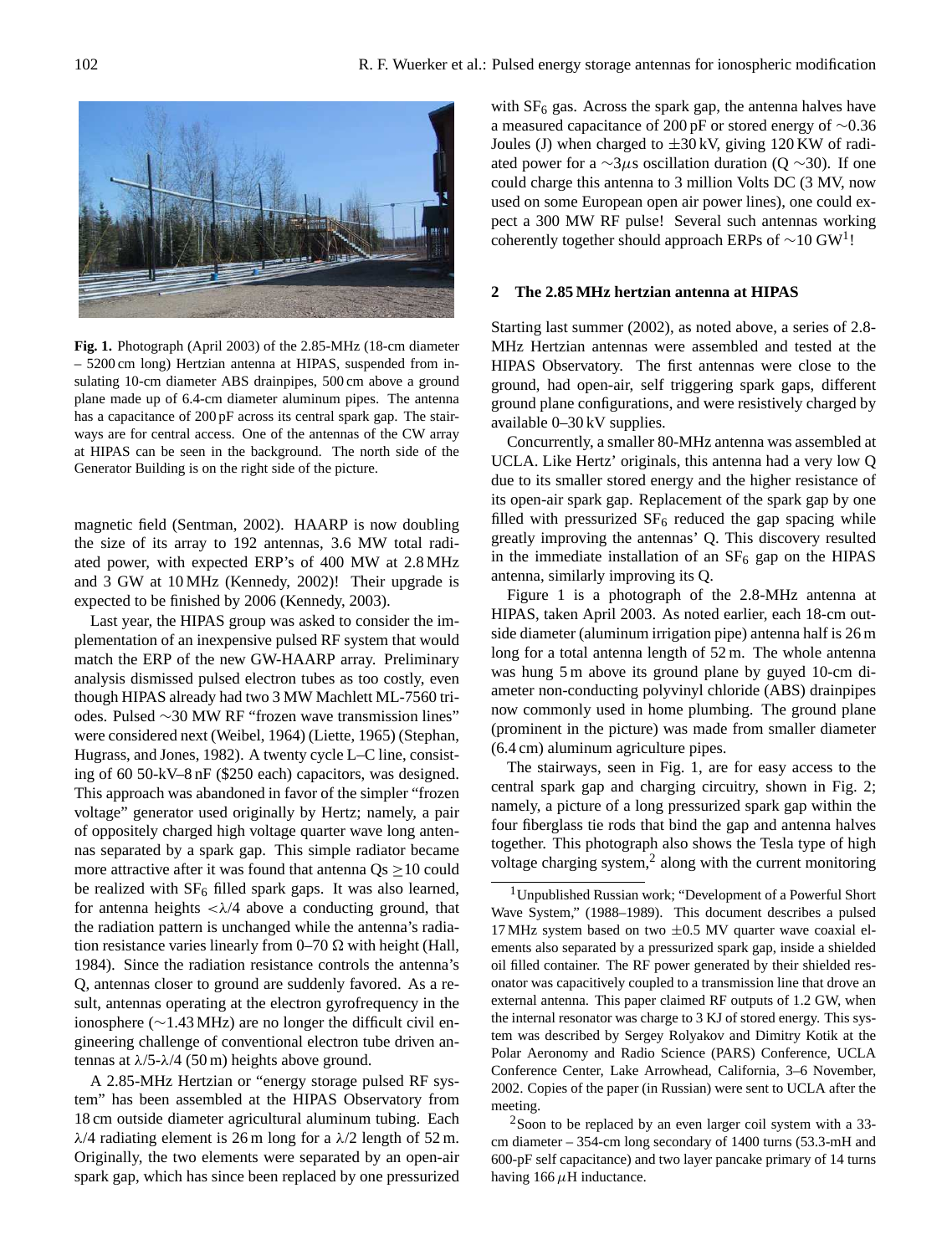

**Fig. 2.** Center of the 2.85-MHz Hertz dipole, seen in Fig. 1, showing the self firing pressurized  $SF_6$  spark gap, Tesla primary and secondary antenna charging coils, and green antenna current monitoring transformer, surrounding the electrodes of the spark gap.



**Fig. 3.** Initial current pattern generated by the 2.85-MHz Hertzian antenna, seen in Fig. 1, as measured through a 10:1 voltage attenuator with the 0.05 V/A monitor, seen in Fig. 2. Each major vertical division corresponds to 400 A. Each major horizontal division is  $0.2 \mu s$ .

transformer surrounding the spark gap electrodes. Figure 3 shows a typical oscilloscope recording of the output of the current transformer through a 10:1 voltage attenuator; namely, instantaneous currents of ∼1200, a peak which correspond to instantaneous radiated powers ∼11 MWrms, assuming  $9.3\Omega$  of radiation resistance (independently measured with an RF bridge). Note the pronounced third harmonic of the antenna's fundamental frequency, a result of the initial DC square wave voltage on the antenna halves, before the spark gap fired. Figure 4 is another recording, taken at a slower oscilloscope sweep speed, showing the favorable Q ∼50 of the antenna, which can also be used to determine the reactive impedance of the dipole remembering that for a simple LC discharge circuit  $\omega L/R = Q$  with  $Q = \pi N_{\text{eth}}$ , where Neth is the number of cycles to the exp(-1) or 37% amplitude



**Fig. 4.** Longer duration (1  $\mu$ s/major horizontal division) recording of the HIPAS antenna current, illustrating the favorable Q≅50 of these Hertzian antennas with  $SF<sub>6</sub>$  spark gaps.



**Fig. 5.** Echoes from the ionosphere due to the pulse antenna seen in Fig. 1. The upper trace is the signal from the current monitor. The lower trace is the signal from a remote receiving (ionosonde) antenna at HIPAS showing an echo 1.9 ms later, corresponding to a reflection from a critical layer at 280 km. In this case the RF pulse was only 9.3 kW.

point. Figure 4 shows a Q of 47 which means that the two reactive impedances of the dipole at 2.85 MHz were  $\pm$ j422 $\Omega$ . For any high Q system, the initial DC voltage  $(V_i)$  on the capacitance, along with the reactive impedance of the circuit, determines the peak current during the first half cycle:  $I_i$  (at time=1/4f)= $V_i/\omega L = \omega CV_i = V_i / \sqrt{L/C}$ , indicating that for the Fig. 4 example the initial voltage across the spark gap (when the spark gap connected the two antenna halves together) was  $≥0.42$  MV or  $±210$  KV.

Returns from the ionosphere due to the pulsed antenna have also been seen, as illustrated in Fig. 5 (recorded on 9 December 2002). This example shows the output of the current monitor on the pulsed antenna (upper trace, current peaks of 32 A corresponding to RF peaks of 9.3 kW) and (lower trace) the return from a remote ionosonde antenna at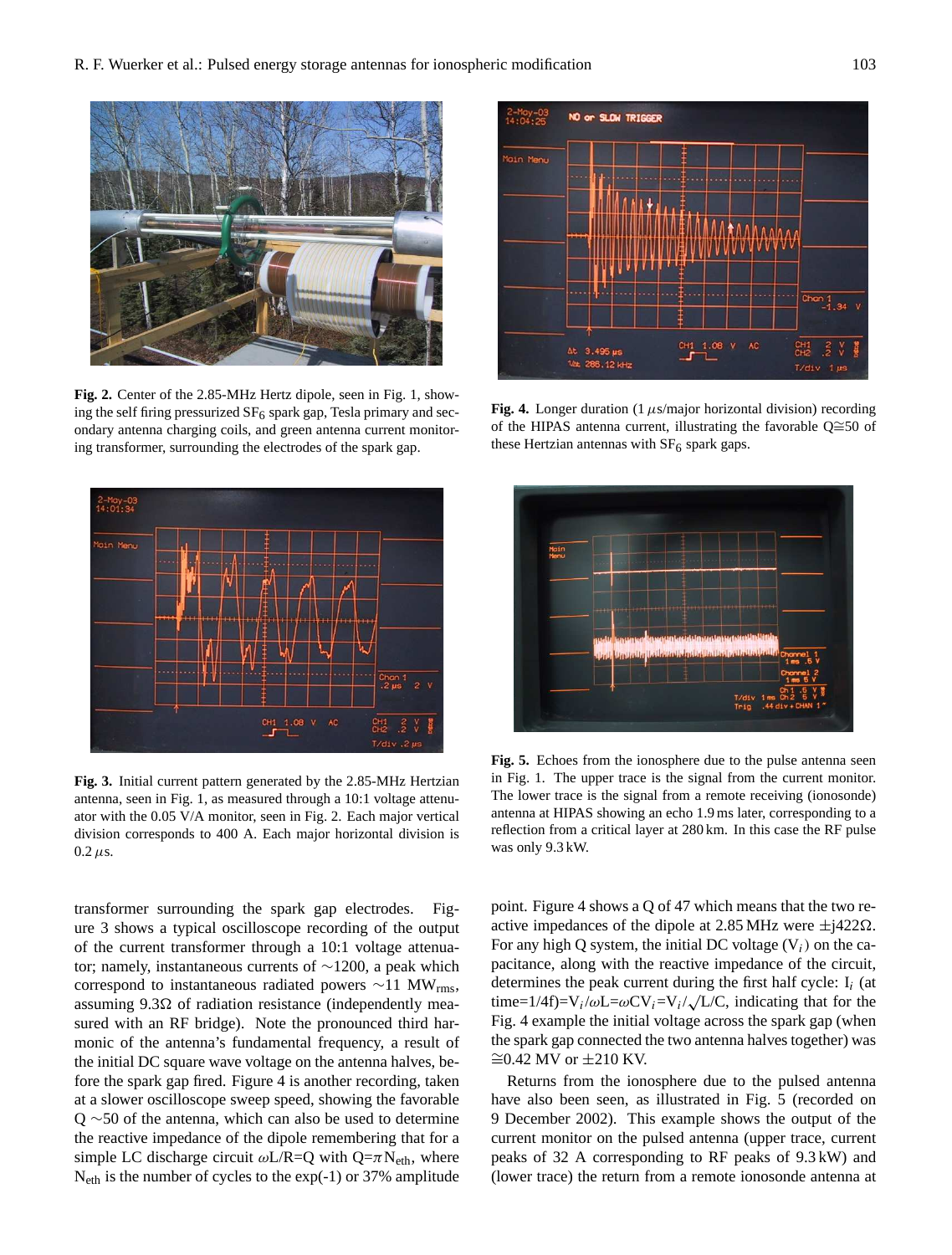

**Fig. 6.** Photograph of a pair of 80-MHz laser triggered (via pressurized  $SF<sub>6</sub>$  spark gaps) Hertzian antennas set up at UCLA, over a perforated aluminum ground plane. Each λ/4 antenna half is 93 cm long and is mounted 17 cm above ground. The  $\pm$ 0–75-kV charging power supplies are between the two antennas. The laser beam splitters are in the background. Single turn loops for monitoring the antenna currents are mounted on the triangular optical rails. The laser beams pass into the antennas through holes in the high voltage ends, traveling inside the hollow conductors to a lens (which also serves as a high pressure spark gap window) which focuses the laser pulse, through a hole in the near electrode, onto a heavy metal (W-Cu) insert in the far electrode. The focused laser energy generates ultraviolet light that ionizes the  $SF<sub>6</sub>$  gas in the two gaps.

HIPAS, which detected the reflection from the ionosphere 1.9 ms later, corresponding to a critical layer at 280 km altitude. At this same time, one antenna, on the HIPAS CW array, was pulsed at 10 kW, resulting in an almost identical (equal in amplitude and equal in delay time) return from the ionosphere. False returns have also been seen when the spark gap was found to recharge, double pulsing the antenna with delays similar to what one would expect from the ionosphere.

### 2.1 80-MHz Hertzian antennas at UCLA

As noted earlier, a higher frequency version of the HIPAS antenna was set up at UCLA where space is a premium. The UCLA antenna found the Q enhancing benefits of  $SF<sub>6</sub>$  gas in the spark gap. This same antenna also demonstrated the decrease in the Q of the antenna, with height above a flat ground plane (Hall, 1984). Next, the spark gap was modified to be fired or switched by a nanosecond duration pulse from a solid-state laser; namely, a new spark gap with an internal lens that would focus the laser pulse through a hole in one spark gap electrode onto the opposing electrode. Initial experiments, with a small 0.1 J/pulse – 15 ns YAG (1060 nm) pulsed solid-state laser, showed nanosecond delays between the irradiation of the spark gap and the onset of antenna oscillations. As a result of this favorable result, a second lasertriggered 80-MHz antenna was assembled for coherent lasertriggering experiments. Initial experiments with the original 0.1 J/pulse laser showed that after division of the laser pulse into two pulses, by a 50/50 beam splitter, the laser pulse energy was too low for jitter free switching. A more powerful larger laser, belonging to the UCLA Tokamak group, was made available to the authors; namely, a Doubled YAG laser of  $0.7$  J/pulse  $-10-15$  ns at  $0.532$  nm. Figure 6 shows a picture of the dual antenna setup before the beam splitter arrangement that split the laser pulse which irradiated the spark gaps in the two antennas. Single turn loops, mounted on optical triangular rails (seen in Fig. 6), recorded the derivatives of the current in each antenna. The signals from the loops were monitored by a multi channel oscilloscope, which also monitored the output of the laser. Figure 7 shows the experimental setup schematically, while Fig. 8 shows the initial synchronization of two antennas to within nanoseconds. These experiments show that energy storage antennas can be made to emit coherently when triggered by a powerful enough laser pulse. In Fig. 8, the black trace is the derivative of the current from one antenna, while the violet trace is for the other antenna. The yellow trace is the laser pulse recorded with a vacuum photodiode. One can see that with time the two antennas were no longer synchronized due to slight length and resonant frequency differences. This problem was resolved by changing the length of one antenna a few millimeters ( $\Delta f = 0.1$  MHz). Figure 8 also shows that the 80-MHz antennas had lower Qs (∼10) than the 2.85-MHz antenna at HIPAS (see Fig. 4). When the 80-MHz antenna was operated with an open-air spark gap its Q was even worse,  $\sim$ 2.

These experiments clearly showed that a coherent array of laser triggered pulsed Hertzian radiators could be assembled that can match or exceed the peak power of the new HAARP system for a fraction of its cost.

#### 2.2 Hertzian antenna properties

It has been seen that the radiated output of a Hertz antenna is initially a damped square wave due to the spatial DC square wave on the antenna before the spark gap fires. The 3rd and 5th harmonics of the antenna's fundamental frequency are basically further from the ground plane, with the result that they damp faster, leaving the antenna oscillating sinusoidally at its fundamental  $(\lambda/2)$  frequency. The first half cycle is the most powerful part of the pulse, unlike more conventional electron tube-driven (HIPAS, HAARP, and EISCAT) ionospheric heaters, whose outputs increase linearly with time; namely, with rise times of  $∼10-100$  μs. For the conventional case of a slowly rising RF square wave, nonresonant free electrons in the ionosphere end up vibrating out of phase with the electric vector of the radiation field, ending up with kinetic energies (in electron volts) of only;

$$
E_{CW}(eV) = mv^2/2 = (1/2)(e/m)(E/\omega)^2
$$
  
= (1/2)(e/m)(1/\omega^2)(FZ<sub>o</sub>), (1)

where  $e/m$  is the electron charge-to-mass ratio  $(1.79 \times 10^{11} \text{ C/kgm})$ , E is the RF field strength (Volts/m),  $\omega$ is the angular frequency of the RF field (radians/s)  $F$  is the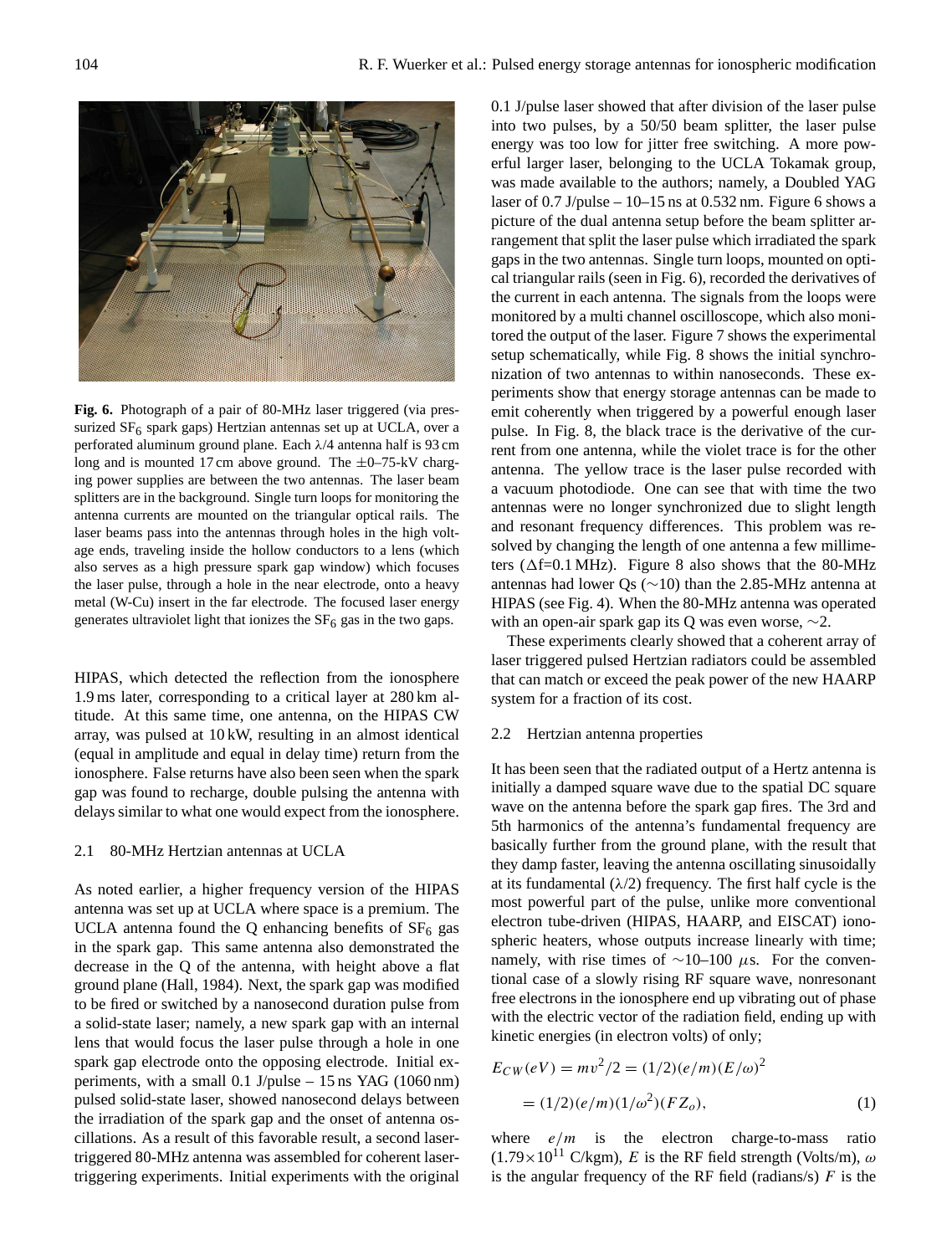



**Fig. 7.** Schematic of the dual 80-MHz antenna laser triggering experiment.



**The Laser Synchronous Triggering of The Antenna Array 2/27/03**

**Fig. 8.** Multi trace oscillogram showing the derivatives of the two 80-MHz antenna currents (black and violet traces), triggered by the 0.5 J – 10–15 ns (532 nm) pulse (yellow trace) from a doubled YAG solid-state laser.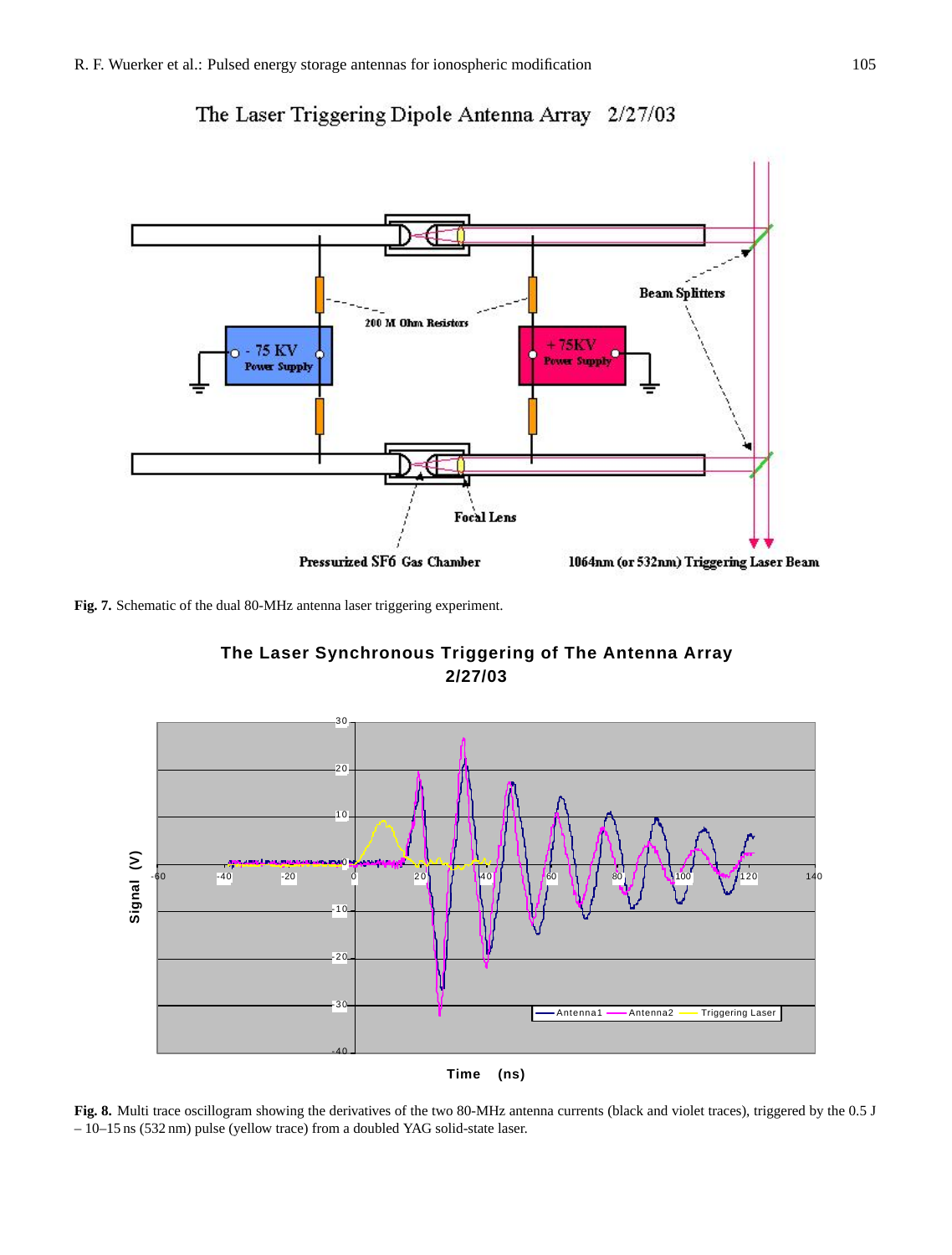**Table 1.** Calculated electron energies at 100-km altitude for pulsed Hertz antennas radiating at 1.43 MHz.

| Peak<br><b>GW</b> | Flux<br>mW/m <sup>2</sup> | Jitter<br>milli eV | Impulse<br>milli eV | Resonance<br>3 RF cycles<br>eV |
|-------------------|---------------------------|--------------------|---------------------|--------------------------------|
|                   |                           |                    |                     |                                |
| 0.10              | 0.8                       | 0.22               | 2.2                 | 0.09                           |
| 0.20              | 1.6                       | 0.24               | 2.4                 | 0.1                            |
| 0.45              | 3.6                       | 1.3                | 13                  | 0.5                            |
| 0.80              | 6.4                       | 2.3                | 22                  | 0.9                            |
| 1.00              | 8.0                       | 2.8                | 28                  | 1.1                            |
| 1.25              | 10                        | 3.5                | 35                  | 1.4                            |
| 1.8               | 14.5                      | 5.0                | 50                  | 2.0                            |
| 2.45              | 19.5                      | 7.0                | 70                  | 2.8                            |
| 3.2               | 25.5                      | 8.9                | 89                  | 3.5                            |
| 4.05              | 32.5                      | 11                 | 115                 | 4.4                            |
| 5.0               | 40                        | 14                 | 140                 | 5.6                            |
| 10                | 80                        | 28                 | 280                 | 11                             |

flux of the RF field (W/m<sup>2</sup>), and  $Z_o$  is the impedance of free space ( $\sim$ 377 $\Omega$ ).

The first (square wave) half cycle from a Hertzian antenna accelerates free electrons uniformly, so that at the end of the initial half cycle an electron would have nearly an order of magnitude higher kinetic energy than its "jitter" in the nonresonant cyclical CW situation; namely,

$$
E_{\text{Hertz}}(eV) = \pi^2(E_{CW}).\tag{2}
$$

However, in a non-scattering or collision free situation, energy acquired by an electron in the first half cycle of a square pulse would be extracted in the second half cycle, reaccelerated in the third half cycle, etc. Collisions, however, could result in the electron gaining energy on each half cycle.

Even more interesting is the case of true resonance where the electric vector of the radiation field is perpendicular to the Earth's magnetic field, with the electron oscillating at the cyclotron frequency. The electron cyclotron frequency at 200-km altitude is 1.43 MHz, which indicates an antenna twice as long as the one shown in Fig. 1. At resonance a free electron would have an energy (E<sub>res</sub>) after N cycles of RF perpendicular to the Earth's magnetic field of

$$
E_{\rm res} = 4\pi^2 N^2 E_{CW}.\tag{3}
$$

Only 3 full cycles of RF would increase the electron energy by a factor of ∼400 over the non resonant jitter motion Eq. (1), making pulsed antennas operating at the electron cyclotron frequency particularly interesting.

Table 1 gives electron energy values at 100-km altitudes for different ERPs, for a system operating at 1.43 MHz, for the case of continuous RF, Eq. (1), at the end of the first cycle from a non-resonant Hertzian antenna, Eq. (2), and for the case of 3 cycles of cyclotron resonance, Eq. (3).

What is important is that ERPs of several GW at resonance will result in electron energies of several volts after only a few RF resonant cycles. Volts of energy are required for ionization of the background gas ( $\sim$ 2  $\mu$  Torr at 200 km altitude).

## **3 Summary**

A new class of high peak power radio frequency antennas for ionospheric modification applications is being developed at the HIPAS Observatory, Alaska. A pair of oppositely charged quarter-wave long radiators, separated by a high voltage spark gap, radiates at their common resonant frequency whenever the spark gap fires. Such an antenna can radiate ∼0.25 GW pulses when the voltage across the spark gap is one million volts. The initial positive and negative charging of the antenna halves, puts a "frozen" square voltage wave onto the antenna. This same wave pattern is radiated when the spark gap fires; however, the exponentially damped square wave transforms into a sine wave due to the higher radiation resistance of the higher odd 3rd, 5th, etc., harmonics of the antenna's fundamental frequency. It is predicted that this initially square wave output will impulsively accelerate electrons in the ionosphere. The duration of antenna oscillation is determined by the height of the antenna above ground plane, making possible ionospheric heating experiments at the electron cyclotron frequency in the earth's magnetic field (namely, 1.53 MHz at 100 km altitude and 1.43 MHz at 200 km ). Several antennas can be made to radiate coherently when triggered by a laser of sufficient pulse energy. As a result, pulsed ERPs in excess of one Gigawatt  $(10^9 \text{ W})$  and higher are suddenly possible at reasonable costs.

*Acknowledgements.* This project is under the direction of A. Wong who also reviewed it at the recent RF Ionospheric Interactions Workshop, Santa Fe, New Mexico, (Wong, 2003). The authors also wish to acknowledge the support of the HIPAS staff; R. Dickman (site manager), J. Foley, and E. Rodgers. We also thank R. Taylor (Director of the UCLA Tokamak Project) and Z. Lucky for our use of their 0.5 J/pulse – 5 ns (100 MW) Doubled YAG laser. Finally, we thank J. Movius of Fairbanks, Alaska, for his many array calculations and for recommending J. Buchwald's book (Buchwald, 1994).

Topical Editor M. Lester thanks S. J. Cowen for his help in evaluating this paper.

#### **References**

- Bryant, J. H.: Heinrich Hertz, The Beginning of Microwaves, 1988 IEEE/MTT-S Hertz Centennial Celebration, IEEE, New York, N.Y. ISBN 0-87942-710-8, 1988.
- Bryant, J. H.: Henrich Hertz's Experiments and Experimental Apparatus: His Discovery of Radio Waves and His Delineation of their Properties, in D. Baird, R. Hughes, and A. Nordman editors, Henrich Hertz: Classical Physicist, Modern Philosopher, Kluwer Academic Publishers, London, 39–58, 1998.
- Buchwald, J. Z.: The Creation of Scientific Effects, H. Hertz and Electric Waves, University of Chicago Press, Chicago, Illinois, 1994.